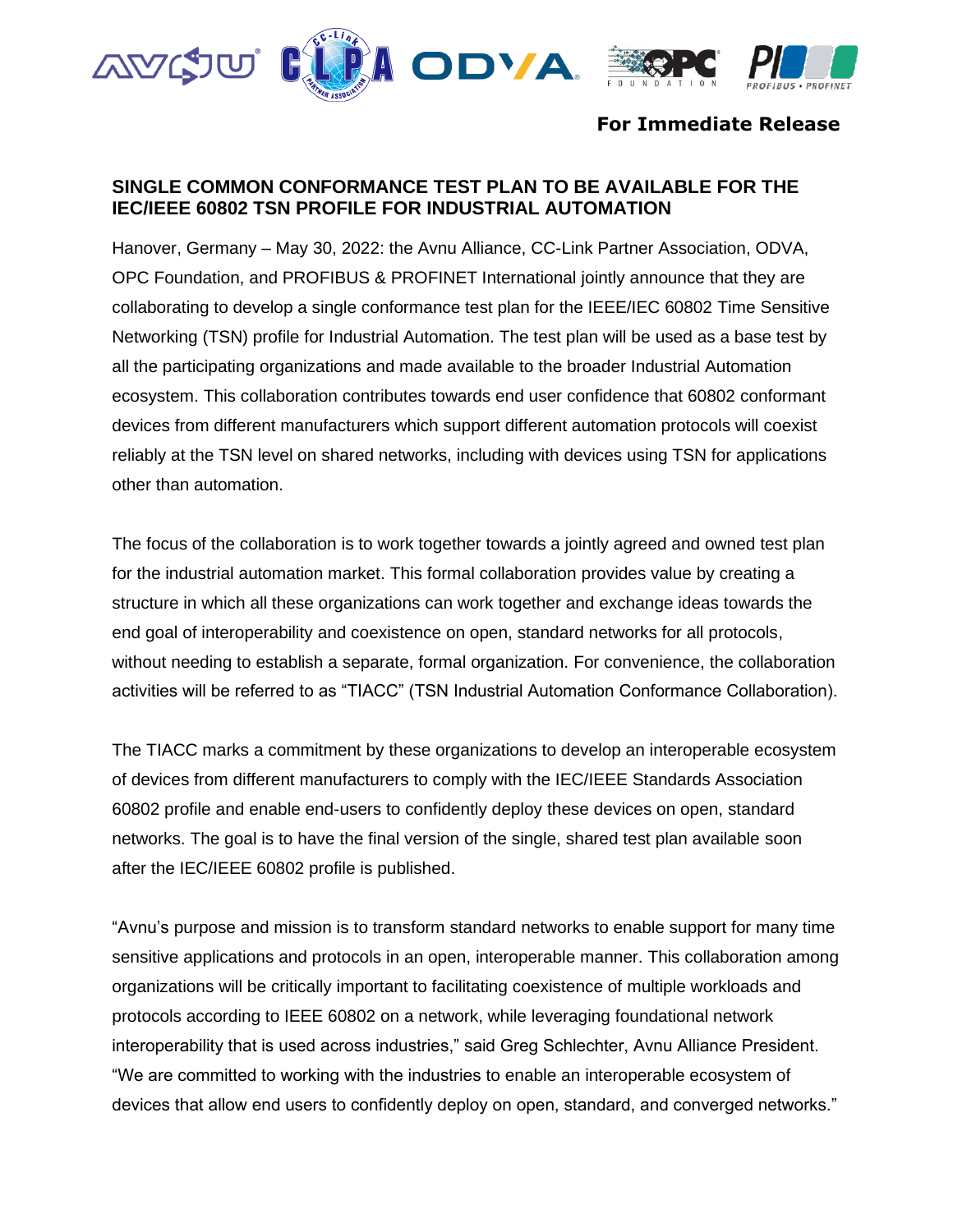"The creation of the Connected Industries of the future requires different systems and devices to communicate in order to deliver the necessary process transparency required. This is a core principle for the CLPA and is at the root of why the organization was founded. This is why we are delighted to be part of the TIACC and look forward to supporting the creation of a unified, common test plan for TSN-compatible products. By doing so, we can help further boost the adoption of futureproof technologies for smart manufacturing," said Manabu Hamaguchi, Global Director at CLPA.

"EtherNet/IP users will be able to take advantage of the benefits afforded by 60802 TSN of enhanced network performance, higher utilization, and guaranteed network access for multiple time-critical applications with different priorities. ODVA's participation in TIACC will ensure that the full potential of 60802 TSN coexistence is realized by end users to help make Industry 4.0 and IIoT a reality," said Dr. Al Beydoun, President and Executive Director at ODVA.

"OPC UA is a secure, vendor-independent communication solution that fully scales from the field to the cloud and offers semantic interoperability. Other underlying IT infrastructure such as Ethernet TSN and the IEC/IEEE 60802 TSN Profile for Industrial Automation open up further applications for the market. We believe this conformance collaboration is an important contribution to preparing and delivering streamlined and effective conformance testing and certification to the industry in collaboration with other SDOs," said Stefan Hoppe, President and Executive Director of the OPC Foundation.

"At PI we are taking conformance testing very seriously. It's our belief, that thought-out testing ensures cross-vendor interoperability. That's why we invested huge efforts in our test system in recent years. With this joint initiative we are taking the next step towards converged networks utilizing TSN, giving our users the confidence in the future-readiness of PROFINET. This collaboration is a huge milestone on the way of the digital transformation," said Karsten Schneider, Chairperson of PROFIBUS and PROFINET International (PI).

Learn more about the TSN Industrial Automation Conformance Collaboration #TIACC here: <https://www.tiacc.net/>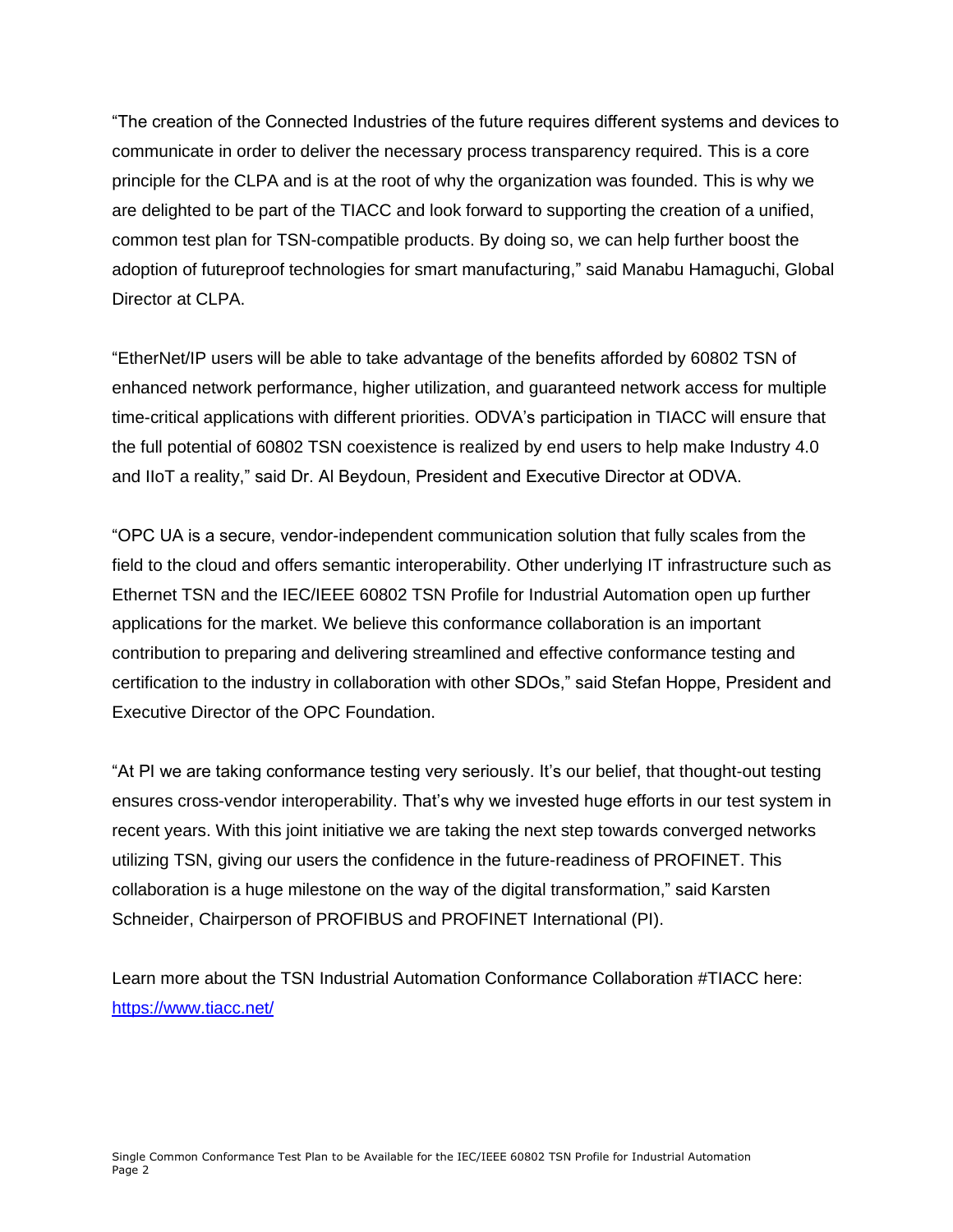### **About Avnu**

Avnu Alliance is a community creating an interoperable ecosystem servicing the precise timing and low latency requirements of diverse applications using open standards through certification. The Alliance, in conjunction with other complimentary standards bodies and alliances, provides a united network foundation for use in professional AV, automotive, industrial control and consumer segments. To learn more about Avnu Alliance, visit [www.avnu.org.](http://www.avnu.org/)

#### **For more information, contact:**

PR@avnu.org

### **About CC-Link Partner Association**

For more than 20 years, the CC-Link Partner Association has been a global organization dedicated to the development of the CC-Link family of open automation networks. These are high-speed, high-performance open industrial network technologies that enable devices from numerous manufacturers to communicate resulting in fast, deterministic control systems. The CLPA's key technology is CC-Link IE TSN, the world's first open industrial Ethernet to combine gigabit bandwidth with Time-Sensitive Networking (TSN). Currently the CLPA has over 4,000 member companies globally and 2,500 compatible products available from 360 manufacturers. 30 million devices using CLPA technologies are in use worldwide. For more information, please visit [https://www.cc-link.org/en/.](https://www.cc-link.org/en/)

### **For more information, contact:**

Satoshi Kawana [Kawana.Satoshi@cc-link.org](mailto:Kawana.Satoshi@cc-link.org)

### **About ODVA**

ODVA is an international standards development and trade organization with members from the world's leading automation suppliers. ODVA's mission is to advance open, interoperable information and communication technologies for industrial automation. Its standards include the Common Industrial Protocol or "CIP™," ODVA's media independent network protocol – and industrial communication technologies including EtherNet/IP, DeviceNet and others. For interoperability of production systems and their integration with other systems, ODVA embraces the adoption of commercial-off-the-shelf, standard Internet and Ethernet technologies as a guiding principle. This principle is exemplified by EtherNet/IP – today's leading industrial Ethernet network. Visit ODVA online at [www.odva.org.](http://www.odva.org/)

#### **For more information, contact:**

Steve Fales [sfales@odva.org](mailto:sfales@odva.org)

## **About the OPC Foundation**:

Since 1996, the OPC Foundation has facilitated the development and adoption of the OPC information exchange standards. As both advocate and custodian of these specifications, the Foundation's mission is to help industry vendors, end-users, and software developers maintain interoperability in their manufacturing and automation assets. The OPC Foundation is dedicated to providing the best specifications, technology, process, and certification to achieve multivendor, multiplatform, secure, reliable, interoperability for moving data and information from the embedded world to the enterprise cloud. The Foundation serves over 860 members worldwide in the Industrial Automation, IT, IoT, IIoT, M2M, Industrie 4.0, Building Automation, machine tools, pharmaceutical, petrochemical, and Smart Energy sectors. For more information about the OPC Foundation, please visit [www.opcfoundation.org](http://www.opcfoundation.org/)